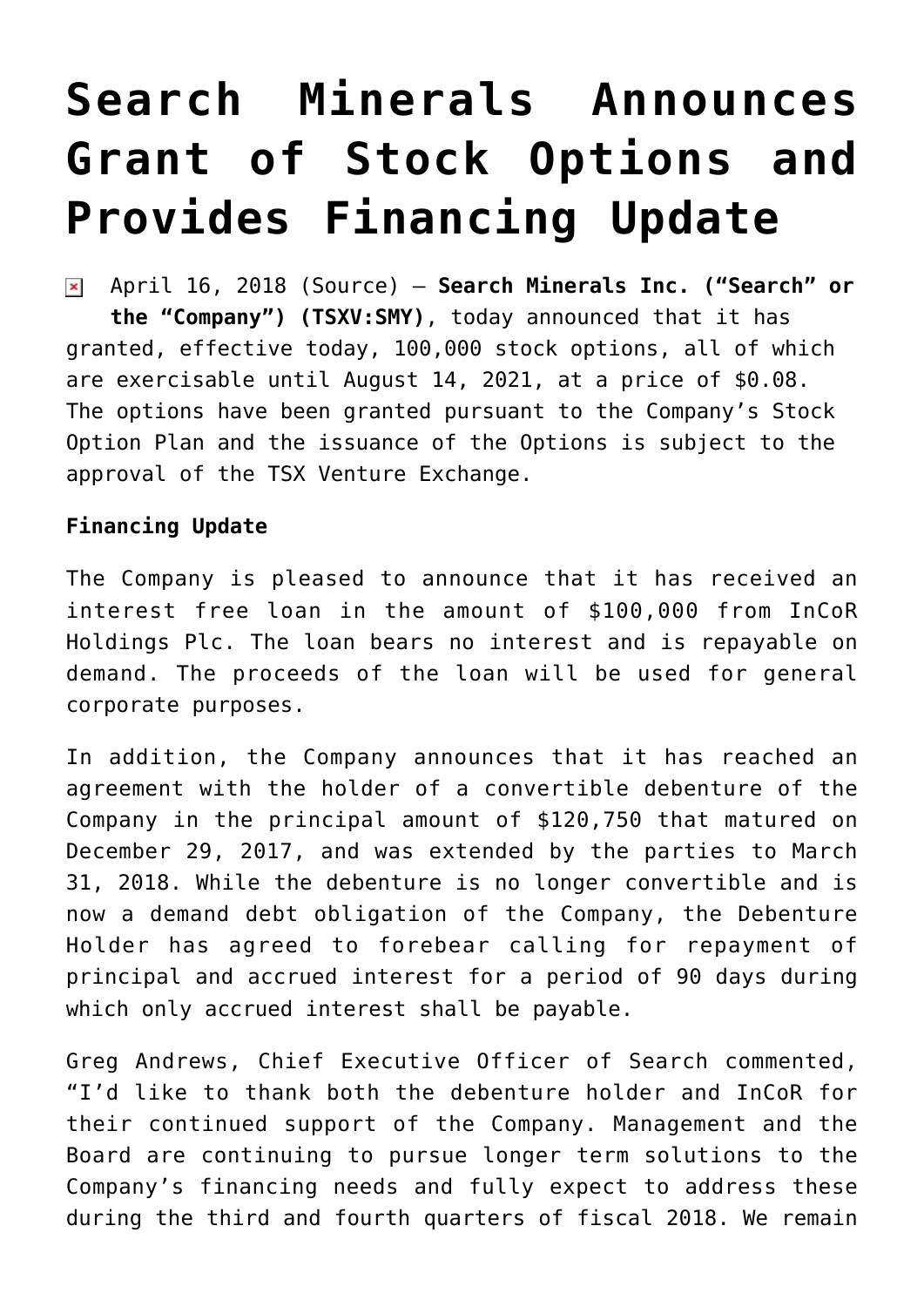committed to drilling the Deep Fox prospect and initiating environmental studies required for the Environmental Impact Statement filings."

## **About Search Minerals Inc.**

Led by a proven management team and board of directors, Search is focused on finding and developing resources within the emerging Port Hope Simpson Critical Rare Earth Element ("**CREE**") District of South East Labrador (the "**District**"). The Company controls a belt 70 km long and 8 km wide including its 100% interest in the FOXTROT Project which is road accessible and at tidewater. Exploration efforts have advanced "Deep Fox" and "Fox Meadow" as significant new CREE prospects very similar and in close proximity to the original FOXTROT discovery. While the Company has identified more than 20 other prospects in the District, its primary objective remains development of FOXTROT with the clearly demonstrated success of the proprietary processing technology at the pilot plant level and delineation of prospects that will ensure competitive-low cost production beyond the 14-year mine life contemplated in the preliminary economic assessment of FOXTROT completed in April 2016. The FOXTROT Project has a low capital cost to bring the initial project into production (\$152 M), a short payback period and is scalable due to Search's proprietary processing technology. The preliminary economic assessment is preliminary in nature and includes inferred mineral resources that are considered too speculative geologically to have the economic considerations applied to them that would enable them to be categorized as mineral reserves, and there is no certainty that the preliminary economic assessment will be realized. The preliminary economic assessment includes the results of an economic analysis of mineral resources. Mineral resources are not mineral reserves and do not have demonstrated economic viability.

All material information on the Company may be found on its website at [www.searchminerals.ca](https://www.globenewswire.com/Tracker?data=nRnzvUddIObSw3mymD9-MBdS5GAGHE4ktEh8ymwYO30tFDoIaYEF8OuT1ey_OhBRMgw3CM3g1QQoUyK1tD0xHrkPgzgMEszjZvHs9niCvrI=) and on SEDAR at [www.sedar.com](https://www.globenewswire.com/Tracker?data=nRnzvUddIObSw3mymD9-MHRiNKwEWKP-QsGZTPjE9MJnmVQpx5p6xMxupv_9APUpFG3PKMqpAqa5bgsJtj6OcQ==)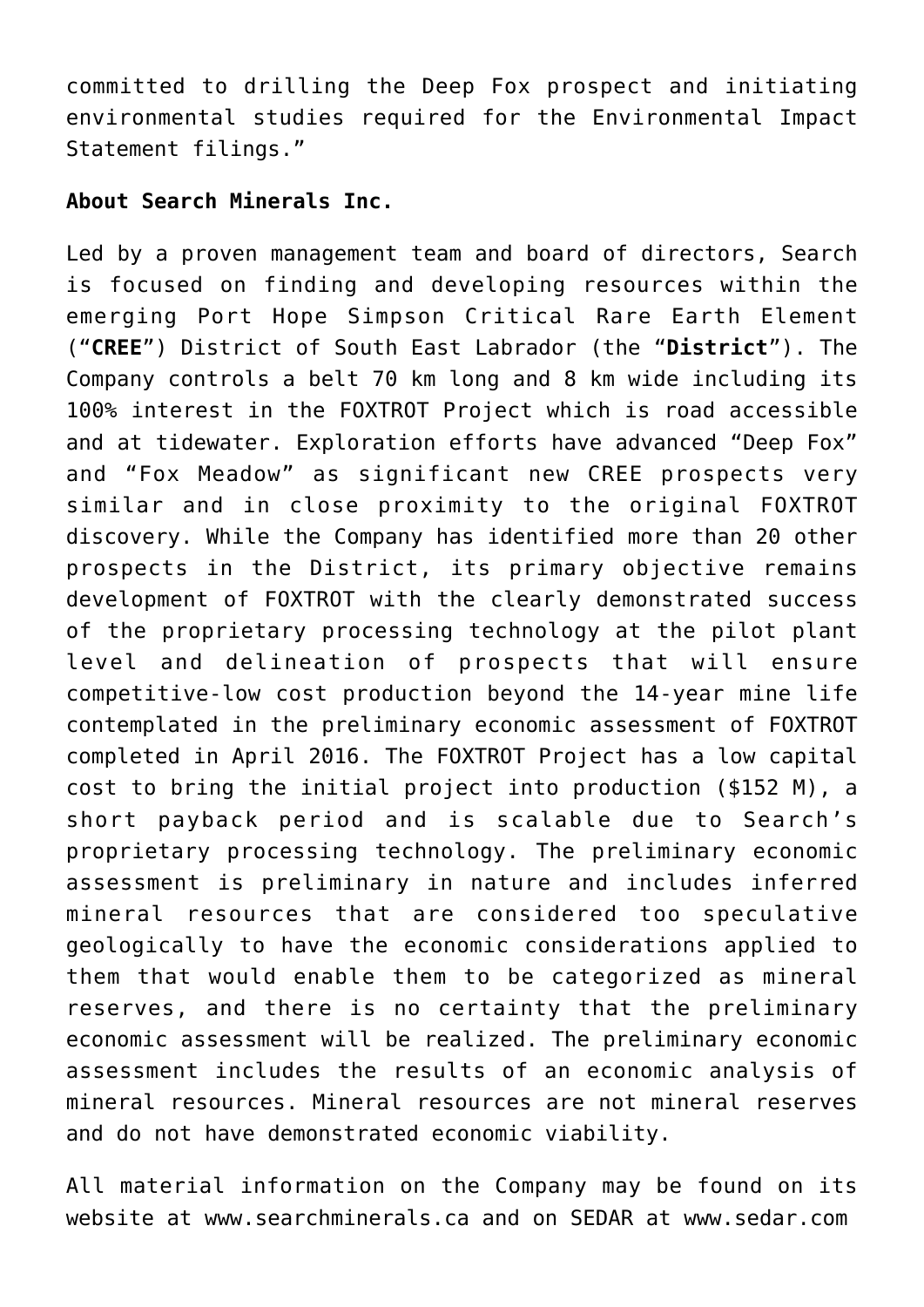## **About neo-CREOs (Adamas Intelligence – December 2016)**

We consider neodymium, praseodymium, and dysprosium to be neo-CREOs and they are vital to NdFeB magnets used widely in renewable power generation, electric mobility, and energyefficient technologies. We consider terbium to be a neo-CREO because upon experiencing shortages of dysprosium, consumers in the magnet industry will rapidly consume available terbium supplies in its place for applications involving renewable power generation, electric mobility and energy efficient technologies. Lanthanum is considered a neo-CREO because it is widely used in catalytic converters and rechargeable batteries, and will be increasingly used as a thermal stabilizer by producers of poly-vinyl chloride (PVC) to minimize lead consumption and improve the energy efficiency of PVC and other processing equipment.

*Neither the TSX Venture Exchange nor its Regulation Services Provider (as that term is defined in the policies of the TSX Venture Exchange) accepts responsibility for the adequacy or accuracy of this release.*

*Not for distribution to U.S. Newswire Services or for dissemination in the United States. Any failure to comply with this restriction may constitute a violation of U.S. securities laws.*

### **Cautionary Statement Regarding "Forward-Looking" Information.**

*This news release includes certain "forward-looking information" and "forward-looking statements" (collectively "forward-looking statements") within the meaning of applicable Canadian and United States securities legislation including the United States Private Securities Litigation Reform Act of 1995. All statements, other than statements of historical fact, included herein, without limitation, statements relating the future operating or financial performance of the Company, are forward-looking statements.*